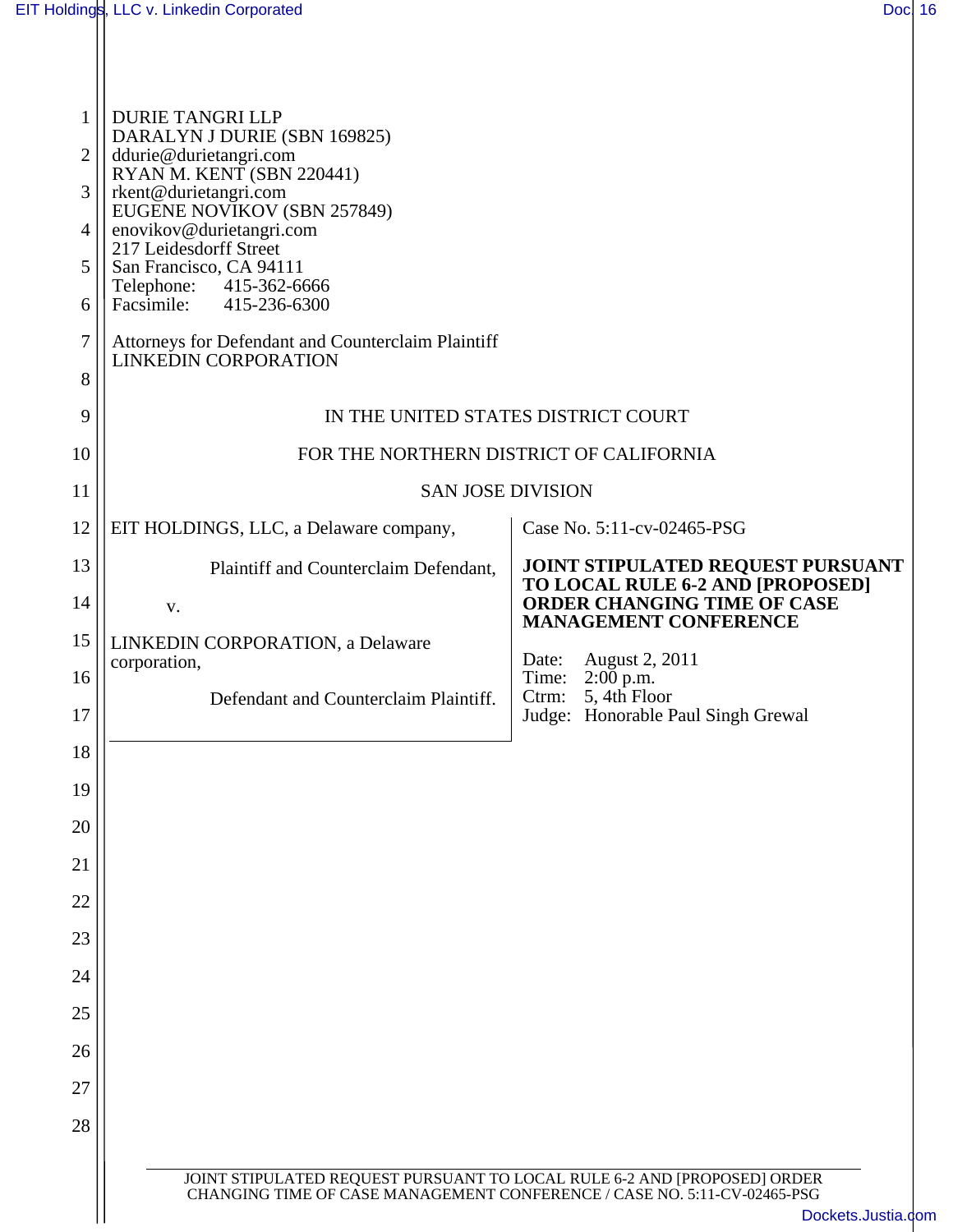| $\mathbf{1}$   | Pursuant to Civil L.R. 6-2 and 7-12 and Fed. R. Civ. P. 6(b), Plaintiff and Counterclaim                                                             |  |  |
|----------------|------------------------------------------------------------------------------------------------------------------------------------------------------|--|--|
| $\mathbf{2}$   | Defendant EIT Holdings, LLC ("EIT") and Defendant and Counterclaim Plaintiff LinkedIn Corporation.                                                   |  |  |
| 3              | ("LinkedIn") hereby request that the Court enter an order changing the time of the Case Management                                                   |  |  |
| $\overline{4}$ | Conference. This stipulated request is supported by the Declaration of Ryan M. Kent in Support of Joint                                              |  |  |
| 5              | Stipulated Request Pursuant to Local Rule 6-2 for Changing Time of Case Management Conference                                                        |  |  |
| 6              | ("Kent Decl."). In support of the parties' stipulated request, the parties state as follows:                                                         |  |  |
| 7              | The Court set the initial Case Management Conference for August 9, 2011.<br>1.                                                                       |  |  |
| 8              | 2.<br>Due to the Court's unavailability, the Case Management Conference was reset to                                                                 |  |  |
| 9              | August 2, 2011 at 2:00 p.m.                                                                                                                          |  |  |
| 10             | 3.<br>The parties request that the Case Management Conference be set for September 6, 2011 at                                                        |  |  |
| 11             | $2:00$ p.m.                                                                                                                                          |  |  |
| 12             | There have been no other time modifications in this case, other than the court order<br>4.                                                           |  |  |
| 13             | resetting the Case Management Conference. Kent Decl. 12.                                                                                             |  |  |
| 14             | For the foregoing reasons, the parties respectfully request that the Court enter an order that the                                                   |  |  |
| 15             | Case Management Conference be set for September 6, 2011 at 2:00 p.m.                                                                                 |  |  |
| 16             |                                                                                                                                                      |  |  |
| 17             |                                                                                                                                                      |  |  |
| 18             |                                                                                                                                                      |  |  |
| 19             |                                                                                                                                                      |  |  |
| 20             |                                                                                                                                                      |  |  |
| 21             |                                                                                                                                                      |  |  |
| 22             |                                                                                                                                                      |  |  |
| 23             |                                                                                                                                                      |  |  |
| 24             |                                                                                                                                                      |  |  |
| 25             |                                                                                                                                                      |  |  |
| 26             |                                                                                                                                                      |  |  |
| 27             |                                                                                                                                                      |  |  |
| 28             |                                                                                                                                                      |  |  |
|                | JOINT STIPULATED REQUEST PURSUANT TO LOCAL RULE 6-2 AND [PROPOSED] ORDER<br>CHANGING TIME OF CASE MANAGEMENT CONFERENCE / CASE NO. 5:11-CV-02465-PSG |  |  |
|                |                                                                                                                                                      |  |  |